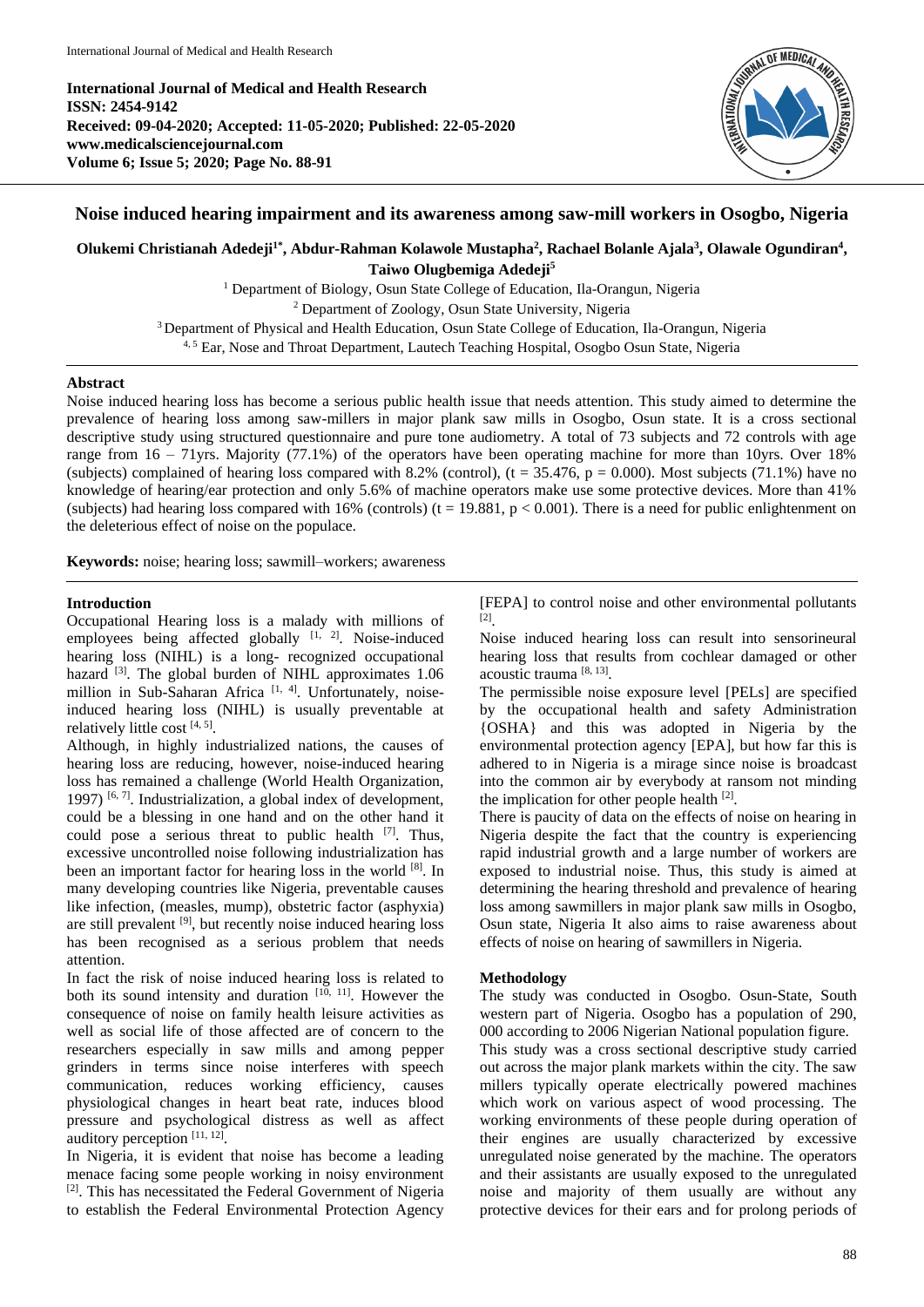operation. The control group is usually at a location or domain that is characterized by acceptable environmental noise level (consists of small-scale traders/artisan/civil servants).

All the participants were made to sign informed consent form after the procedure had been explained to them in the best understood language. The study group and control group had similar socioeconomic characteristics. Exclusion criteria included a history of chronic ear disease, ear trauma or congenital ear deformity.

A structured questionnaire was distributed among the participants to obtain information on their sociodemographic data, knowledge, attitude, practices and effects of noise their hearing and general health. Thorough ear examination was conducted before and after the study.

Noise level was measured with HS5633 Sound Pressure Level M4 Technical specification; HS5633 Digital sound pressure level meter, Stable performance with "A" sound level and "Max. Maintenance", "Sound level set, high and low range", Digital display of overload AC and DC signal output. Suitable for measuring environmental noise, traffic noise, mechanical noise, electric noise acoustic and electro acoustic. It accords with the requirements of IEC61627 (Sound Pressure Level Meter) standard.

Pure tone audiometry was done on each patient using a diagnostic Audiometer (FEEL 01508055 calibrated to ISO standard) made in India, whereas the ambient noise level was measured using TES1350A sound level meter made in China. Pure tone average of the left and right ears was calculated. This is the average hearing threshold level for the pure tone frequencies of 500 Hz, 1000 Hz, 2000 Hz, and 4000 Hz. Pure tone average for each ear was used to determine the level of hearing for that ear. Hearing loss was classified using the commonly used grading system

The information obtained was entered into a spread sheet and analysis was done with statistical package for social sciences version 21.0.

#### **Results**

There were a total of 145 respondents consisting of 73 subjects and 72 controls. The age ranges from  $16 - 71$  years among subjects,  $20 - 60$  among controls. Mean  $\pm$  SD  $(subjects = 43.0685 \pm 13.27522$ , controls = 38.6712 ± 10.78973). Majority (48) of the subjects operate machine while others assists during operation or sell planks in the same vicinity. The controls were people age marched that were not working in noisy environment.

The noise level range at the machines site workstation was 110–120 dB while the ambient noise range within the market was 70–85 dB.

Out of 48 machine operators, majority 37 (77.1%) of them have been operating machine for more than 10yrs and only 11 (22.9%) for 5 years or less. Among the subjects 17 (18.9%) complained of some degrees of difficulty with hearing compared with control 6 (8.2%), (t = 35.476,  $p =$ 0.000). Majority of the respondents are aware of side effect of excessive noise on hearing (among the subjects 40/73 (54.8%) and 43/72 (59.7%) among the controls). Most respondents in the subjects group 71.1% have no knowledge of hearing/ear protection while 47.9 % respondents among the control group had knowledge of hearing/ear protection in noisy area (table 1). Only 5.6% of machine operators responded they make of use some protective devices while operating.

Pure tone audiometry revealed that 30/73 (41%) on the right and 31/73 (42.47%) on the left had various degrees of hearing loss respectively among the subjects. The findings among the controls are 12/72 (16.67%) on the right and 15.28% on the left respectively had hearing loss (table 2). One sample t-test revealed that this finding is statistically significant *p*<0.001.

Although more than 70% of the people with hearing loss have stayed in the saw-mill for more than 10years, this was however not statistically significant  $(X^2 = 4.414, p = 0.353)$ .

**Table 1:** Age distributions and hearing status of the respondents (subjects and controls)

| Age (yrs)                                           | Subjects $(\% )$ | <b>Controls</b> | <b>Total</b> |  |  |  |
|-----------------------------------------------------|------------------|-----------------|--------------|--|--|--|
| $16 - 30$                                           | 14               | 21              | 35           |  |  |  |
| $31 - 45$                                           | 33               | 33              | 66           |  |  |  |
| $46 - 60$                                           | 20               | 18              | 38           |  |  |  |
| 60                                                  | 6                |                 | 6            |  |  |  |
| Total                                               | 73               | 72              | 145          |  |  |  |
| Knowledge of protective device in noisy environment |                  |                 |              |  |  |  |
| Yes                                                 | $7(10\%)$        | 34 (47.9%)      | 41 (28.3%)   |  |  |  |
| No                                                  | 52 (71.1%)       | 27 (36.9%)      | 79 (54.5%)   |  |  |  |
| No response                                         | 14 (18.9%)       | 11 (15.2%)      | 25 (17.2%)   |  |  |  |
| Total                                               | 73 (100%)        | 72 (100%)       | 145 (100%)   |  |  |  |



**Fig 1:** Duration /period subjects have been at saw-mill  $N = 73 (X^2)$  $= 4.414$ ,  $p = 0.353$ 

**Table 2:** Pure tone audiogram (dB) and one sample t- test among the subject and the controls

| <b>Threshold</b> | Right ear   |                | Left ear    |                |  |  |
|------------------|-------------|----------------|-------------|----------------|--|--|
| (DB)             | <b>Test</b> | <b>Control</b> | <b>Test</b> | <b>Control</b> |  |  |
| $0 - 25$         | 43 (58.9)   | 61 (84.72)     | 42 (57.53)  | 62(86.11)      |  |  |
| $26 - 40$        | 23(31.5)    | 7(9.72)        | 21 (28.77)  | 7(9.72)        |  |  |
| $41 - 55$        | 5(6.85)     | 3(4.17)        | 8 (10.96)   | 2(2.78)        |  |  |
| $56 - 70$        | 2(2.74)     |                | 2(2.74)     |                |  |  |
| 71 - 90          |             | 1(1.39)        |             | 1(1.39)        |  |  |
| Total            | 73 (100)    | 72 (100)       | 73 100)     | 72 (100)       |  |  |
| T-test           |             |                |             |                |  |  |
| т                | 19.881      | 16.089         | 19.157      | 14.089         |  |  |
| p-value          | 0.000       | 0.000          | 0.000       | 0.000          |  |  |

#### **Discussion**

Workers in sawmills especially those operating machines are exposed to hazards and risk of development of noise induced hearing loss (NIHL)  $[1, 7]$ . Most of the subjects in our study were exposed to noise in excess of 110 dB. This has been shown to be a serious risk to the development of hearing loss. The recommended noise level should not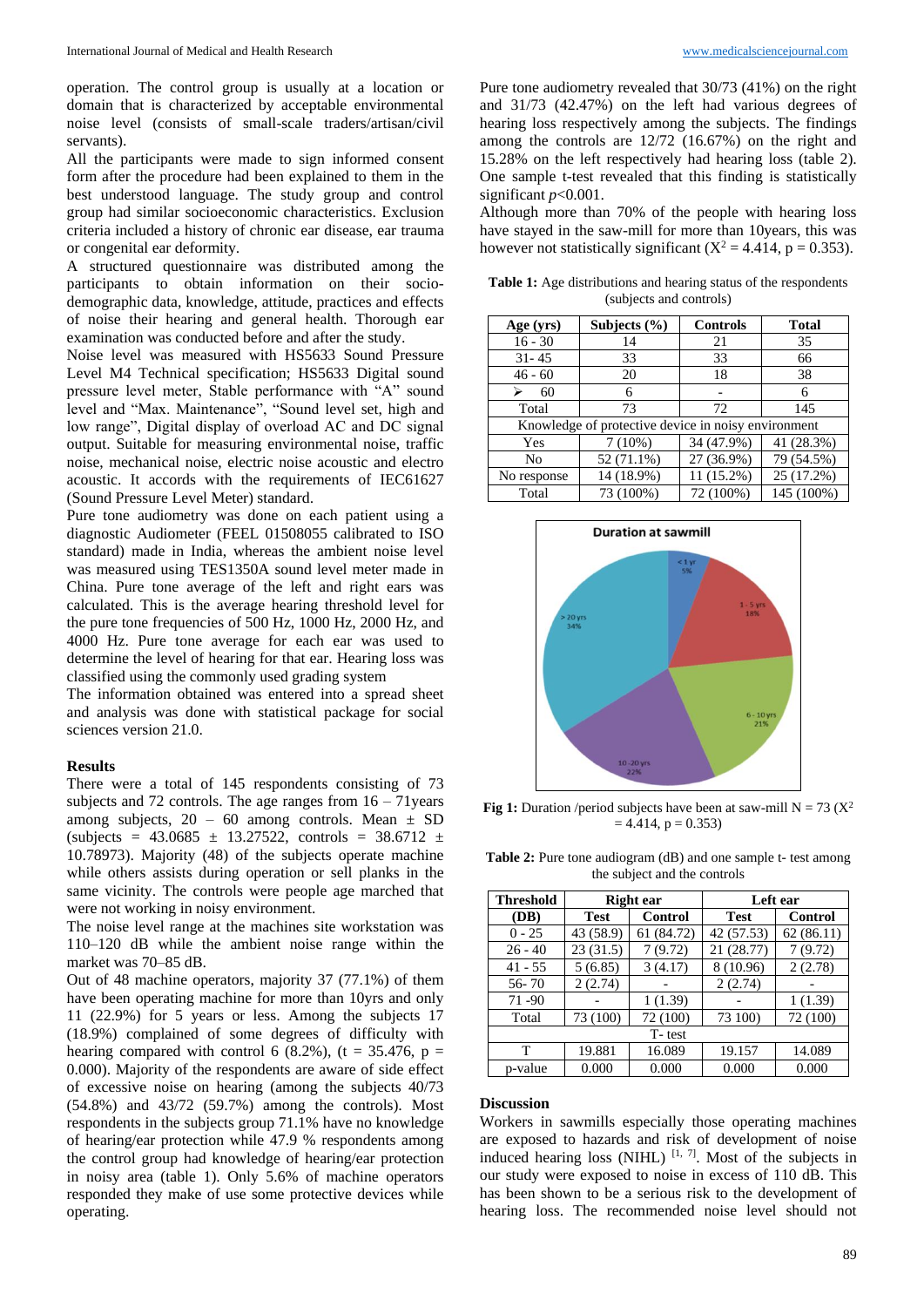exceed 85–90 dB in industrial areas  $[13, 14]$ . This risk of NIHL increases with time especially when exposure time per day is more than 8 hours <sup>[3]</sup>. This could be responsible for higher prevalence of NIHL in the present study. Our study showed that more than 70% of saw mill machine operator have been operating for more than 10 years and over 40% of them have been operating for more than 20 year. A long term exposure to loud noise as shown by this study usually produces permanent hearing loss that is usually not reversible unlike many injuries or illnesses. Therefore attention should be paid to the menace of noise induced hearing loss most especially in our environment.

Our study revealed 41% (right) and 42% (left) prevalence of hearing lose respectively compared with 16.67% (right) and 15.28% (Left) prevalence among the control group. This finding is slightly higher than 36.7% prevalence reported by Chadambuka *et al.* [15] in Zimbabwe, but there is a similarity in the patterns of hearing loss with preponderance of mild degree hearing loss in both studies followed by moderate degree and the least was of severe variety. A study by Mgbe et al. <sup>[3]</sup> however revealed a higher prevalence of more than 60 % of noise induced hearing loss among factory workers in Calabar, Nigeria. Various other studies in Nigeria, had reported the general trends of increasing prevalence of noise induced hearing loss among factory or wood workers in Nigeria  $[1, 3, 4, 15]$ . Although, there were no baseline audiometry or hearing assessment before these people got exposed to noise, our finding of higher degrees of hearing loss among subjects compared with the control group was statistically significant (*p*<0.001) and hence it gives a strong indication that noise is actually strong factor responsible for the hearing loss among the subjects. Other factor that might be responsible for high prevalence of NIHL among wood workers may be related to the type of machine in use as most of the saw millers were still using old generation varieties which produces noise of higher intensity. A similar study in Nigeria also reported similar findings with More than 80% of the saw millers that participated in their study were using the old model machine.

In contrast to reports from previous researchers in which direct relationship exist between the duration of exposure and degree of hearing loss  $[1, 15]$ . Our study did not show direct association between these factors, this might be due to the fact that most of our subjects had been in the business of saw milling for a longer period of time and majority have actually developed permanent sensorineural hearing loss. In fact, this might also be a factor to higher prevalence of SNHL reported in the present study.

In many developed countries and some African countries, it is regulated that, no person should be exposed to noise levels exceeding the limits, 90dBA, unless such person has been supplied with ear protectors  $[3, 15]$ . Previous literature showed that in factories like mines, quarries, sawmills and many others work with machines that produce noise much higher than the tolerated levels exposed workers to potential hearing loss <sup>[16-19]</sup>. In the large coal industry, about 76% are exposed to hazardous noise  $[17, 20]$ . This has been reported to cause about 25% of severe hearing problem.

Another factor that determine prevalence or severity of hearing loss is whether those exposed to noise wear hearing protective device or not. Our findings revealed that although, majority of the respondents are aware of side effect of excessive noise on hearing, more than 70% of those that work at the saw mill did not have knowledge /

awareness about any ear protective device. Our findings corroborated report of previous researcher who reported that 40% of the participants in their study never heard about ear protection devices [15]. Abubarkar et al. in Nigeria reported only 7.5% of their study group use cell phone earpiece as against earmuff or any form of protective devices. This earpiece is not an approved hearing protective device; however, they use it ignorantly thinking that it prevents development of hearing loss.

Although majority of the workers could identify noise and its negative effects especially hearing loss, knowledge of its use and function and its availability was generally poor among the workers. In Zimbabwe where it was reported that up to 82.8 % of workers claimed they use protective device, other factors preclude 100% compliance. These were attributed to attitudes and forgetfulness.

In conclusion, this study has revealed that, here is a high prevalence of noise induced hearing loss among saw- mill workers in our environment. Therefore, there is a need for enforcement of specified permissible noise exposure level (adopted by environmental protection agency) in Nigeria. This will help to curb excessive noise generation/exposure. The government, and public health workers should facilitate the development of standard hearing conservation programme (available and accessible ear protective device, routine audiometry, limiting duration of exposure etc) along with public enlightenment / awareness for the populace and more importantly for the workers in noise producing factories with high risk to noise induced hearing loss.

#### **References**

- 1. Abubakar TS, Labaran AS, Mohammed GM, Kirfi AM, Nwaorgu OG. Hearing threshold of sawmillers in Kaduna, Nigeria. Indian J Otol. 2016; 22:152-156.
- 2. Ogah SA. The Prevalence of Sensorineural Hearing Loss (SNHL) In the Elderly, Lokoja, Nigeria: A Five-Year Review. Journal of Dental and Medical Sciences. 2014; 13(9):66-68.
- 3. Mgbe RB, Aniefon N Umana, Adekanye AG, Offiong ME. Prevalence and awareness of noise induced hearing loss in two factories in Calabar, Cross River State, Nigeria. Global Journal of Pure and Applied Sciences, 2017, 23(2).
- 4. Brink LL, Talbott EO, Burks JA, Palmer CV. Changes over time in audiometric thresholds in a group of automobile stamping and assembly workers with a hearing conservation program. AIHA J (Fairfax, Va). 2002; 63:482-487.
- 5. Shuaibu IY, Chitumu D, Mohammed IB, Shofoluwe NA, Usman MA, Bakari A, *et al.* Pattern of hearing loss in a tertiary hospital in the North Western Nigeria. Sahel Med J. 2018; 21:208-312.
- 6. Lutman ME. What is the risk of noise-induced hearing loss at 80, 85, 90 dB(A) and above? Occup Med (Lond). 2000; 50:274-5.
- 7. Kerr MJ, McCullagh M, Savik K, *et al.* Perceived and measured hearing ability in construction labourers and farmers. Am J Ind Med. 2003; 44:431–7.
- 8. Dement J, Ringen K, Welch L, *et al.* Surveillance of hearing loss among older construction and trade workers at Department of Energy nuclear sites. Am J Ind Med. 2005; 48:348–58.
- 9. Hong O. Hearing loss among operating engineers in American construction industry.Int Arch Occup